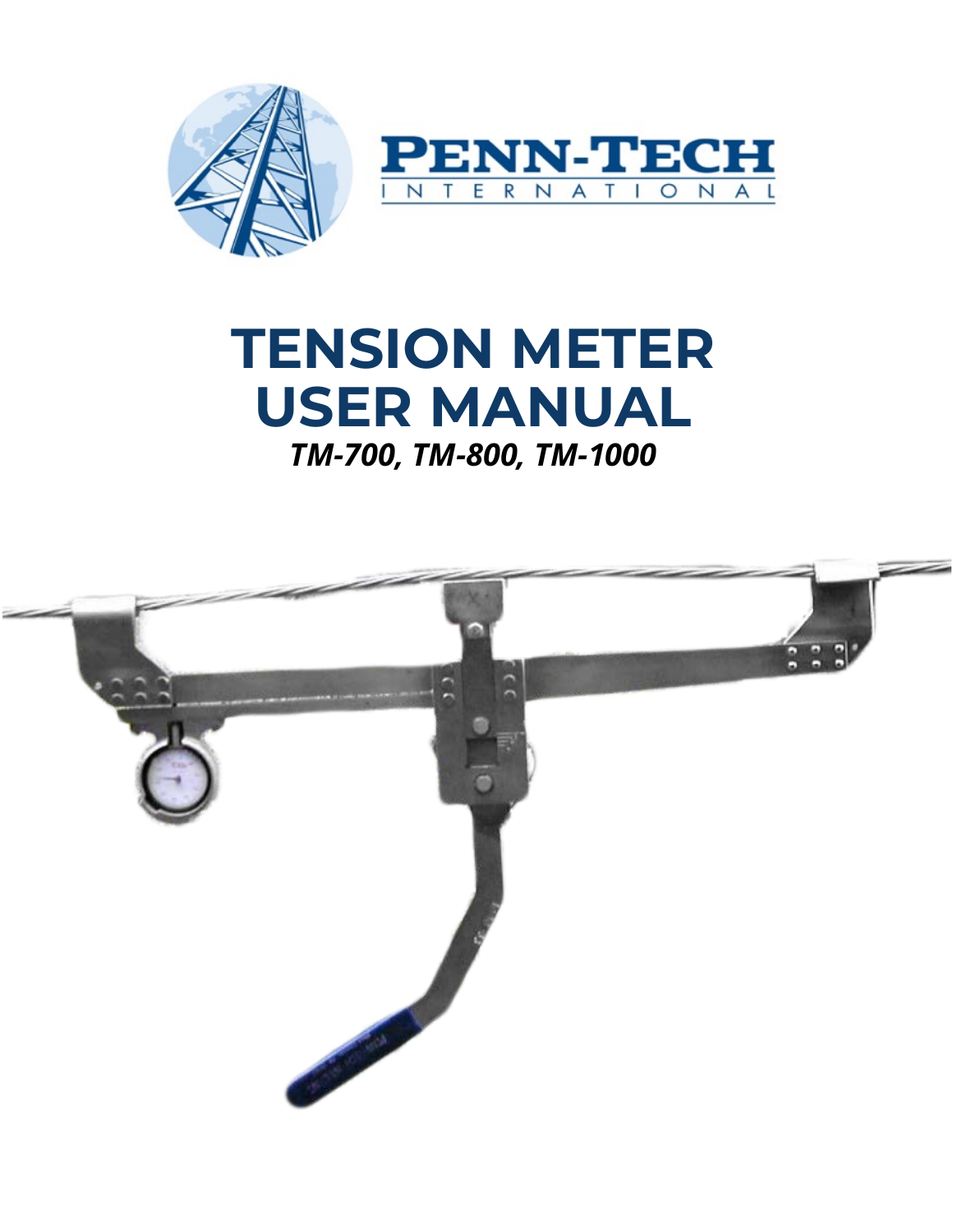# **TABLE OF CONTENTS**

| <b>2.0 IMPORTANT INSTRUCTIONS</b><br>$\overline{3}$                                                           |  |
|---------------------------------------------------------------------------------------------------------------|--|
|                                                                                                               |  |
|                                                                                                               |  |
|                                                                                                               |  |
| 6.0 FIELD VERIFICATION CALIBRATION CONDITION RELATION                                                         |  |
|                                                                                                               |  |
| 8.0 BEFORE MEASURING 11 1 22 22 23 24 25 26 27 27 28 29 20 21 22 23 24 25 26 27 27 28 29 20 21 22 22 23 24 25 |  |
| 9.0 TAKING MEASUREMENTS 22 22                                                                                 |  |
|                                                                                                               |  |
|                                                                                                               |  |
|                                                                                                               |  |

**CAUTION: Only have your Penn-Tech Tension Meter calibrated at Penn-Tech International, Inc., or a Penn-Tech Certified Calibration Center.** 

**Any unauthorized repairs or maintenance may void your warranty. If you have questions about maintenance or calibration, please contact us.**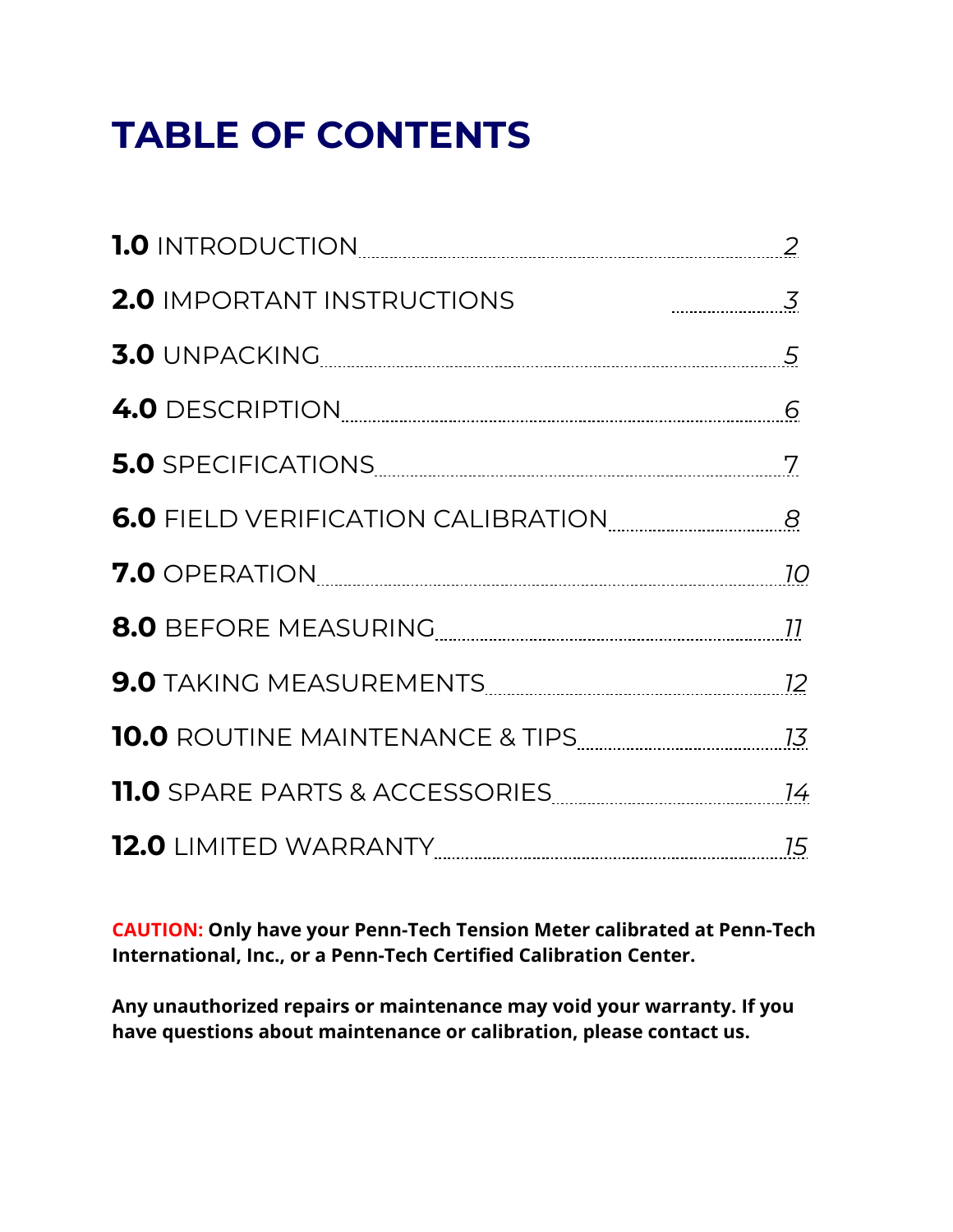# **1.0 INTRODUCTION**

Congratulations, you are using the most accurate, easy to use, and versatile shunt type Tension Meter on the market today. No need for batteries or data input, just choose the correct saddle and handle position for the diameter and strand construction you are measuring and you're ready to go.

This manual covers the operation and care of Penn-Tech's various Tension Meters.

Penn-Tech Tension Meters are designed for installation, inspection and maintenance of all types of cable-load applications.

The Tension Meter uses cable deflection averaging. Readings can be taken directly from loaded cables without disturbing termination points. Measurements are reliable and the work is done quickly and safely.

Combining a Penn-Tech Tension Meter with Twist Plumb and Tension (TPT) software by GTS creates an awesome dynamic field tool no tower tech should be without, proven to increase efficiency and cut inspection time in the field.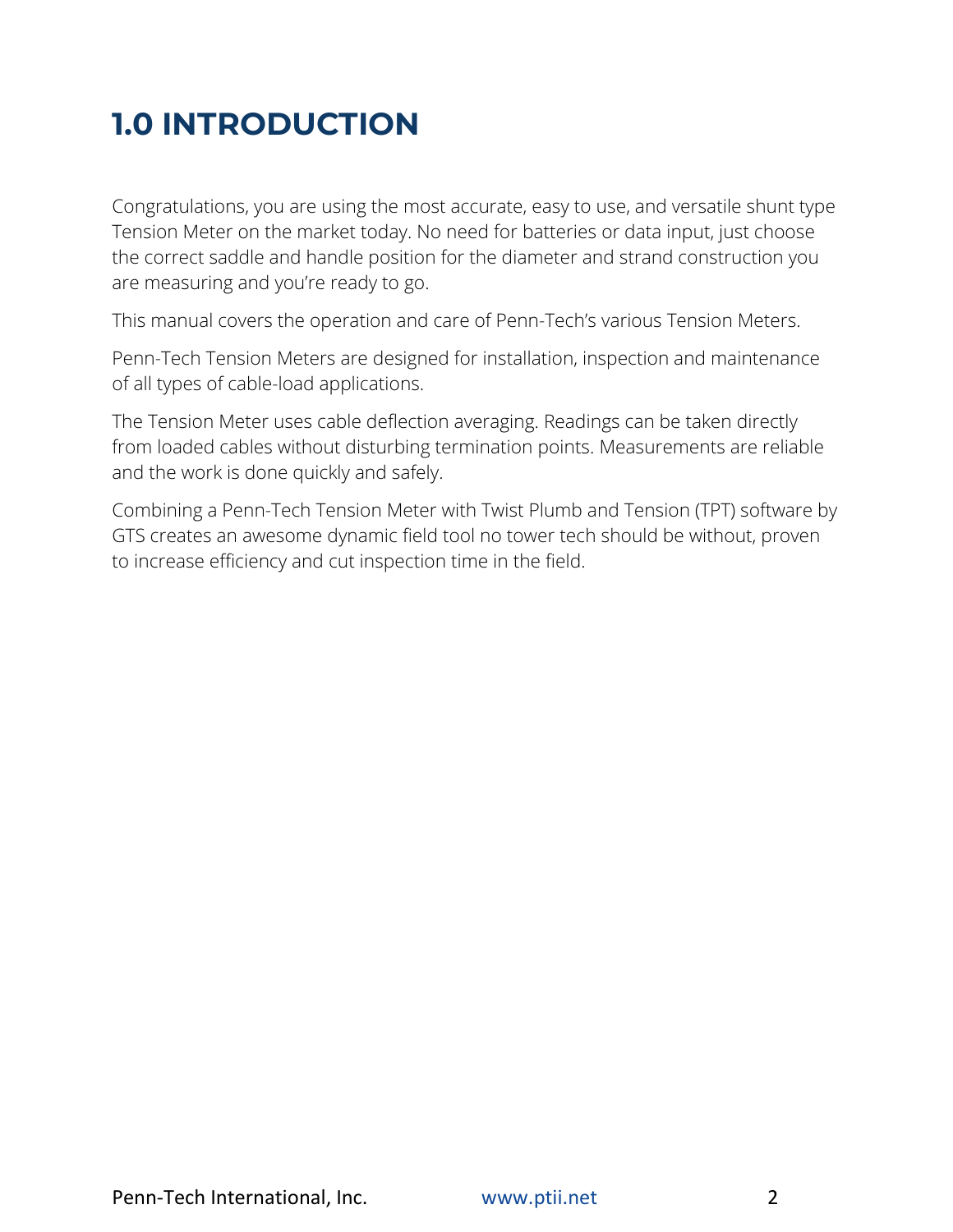## **2.0 IMPORTANT INSTRUCTIONS**

**2.1** Before using the Tension Meter, to ensure safe and efficient use, read and understand the information and instructions presented in this manual. Watch the helpful training video, available on the Penn-Tech website. A copy of this manual should be made available to every operator. Extra copies available upon request.

**2.2** Be sure all personnel operating the Tension Meter knows how to use it safely.

**2.3** This manual must be made available to all users.

**2.4** Before using the Tension Meter, inspect the unit as well as the accessories for any visible damage. Never use a Tension Meter that is not in good condition.

**2.5** Protect your Tension Meter from any form of impact, especially the dial indicator.

**2.6** Do not use the Tension Meter for loads that exceed the maximum for that Tension Meter model.

**2.7** The use of your Tension Meter must be in full compliance with all OSHA safety and health regulations.

**2.8** The calibration charts that are provided with the unit are plotted specifically for use with that unit.

**2.9** Always keep the calibration charts in the case with the appropriate Tension Meter.

**2.10** At the time of purchase or recalibration a PDF copy of the calibration charts will be sent to you via email. It is suggested that you save them to your computers.

**2.11** Only use the Tension Meter for the correct construction, breaking strength and size of cable/wire that the Tension Meter is calibrated for.

**2.12** Verify the cable/wire size before using the Tension Meter with your PTI cable gauge.

**2.13** Be certain to use the correct handle position and/or accessory saddle when taking measurements. These are shown on the charts for the given cable/wire.

**2.14** Incorrect handle position and accessory saddle use will result in false readings and possible damage to the Tension Meter.

**2.15** Calibration of the Tension Meter must be performed by Penn-Tech. Improper calibration will result in false readings.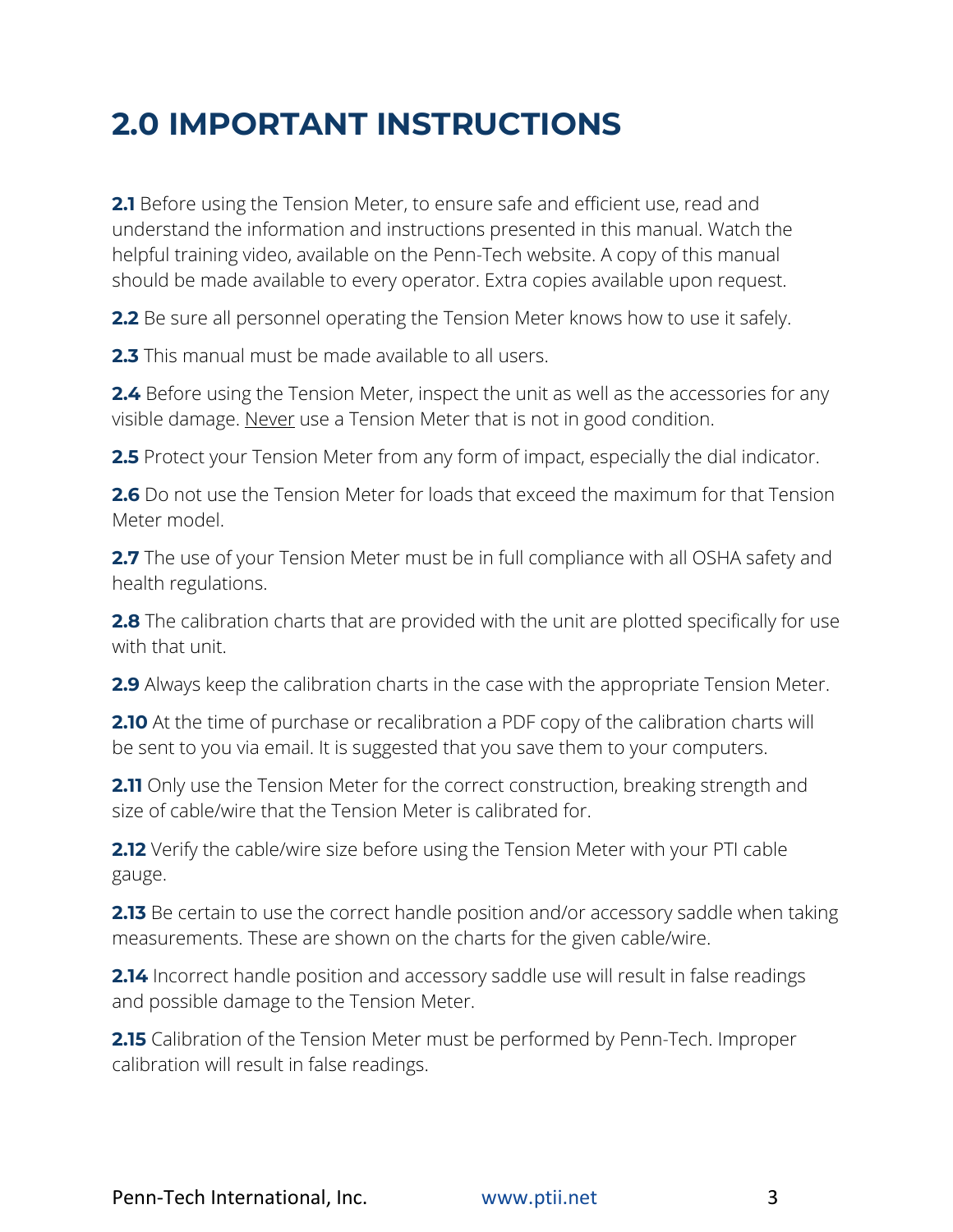**2.16** Penn-Tech is not responsible/liable if any damage or defect results from (1) misuse, abuse, neglect, or improper installation; (2) disasters such as fire, flood, lightning or improper electric current; (3) service or alteration by anyone other than a Penn-Tech Technician; (4) damages incurred through irresponsible use, or other nonrecommended practices.

**2.17** Penn-Tech is not responsible for the maintenance or calibration of the Tension Meter beyond the date of shipment. Annual maintenance, calibration, and adjustments are the responsibility of the purchaser/owner.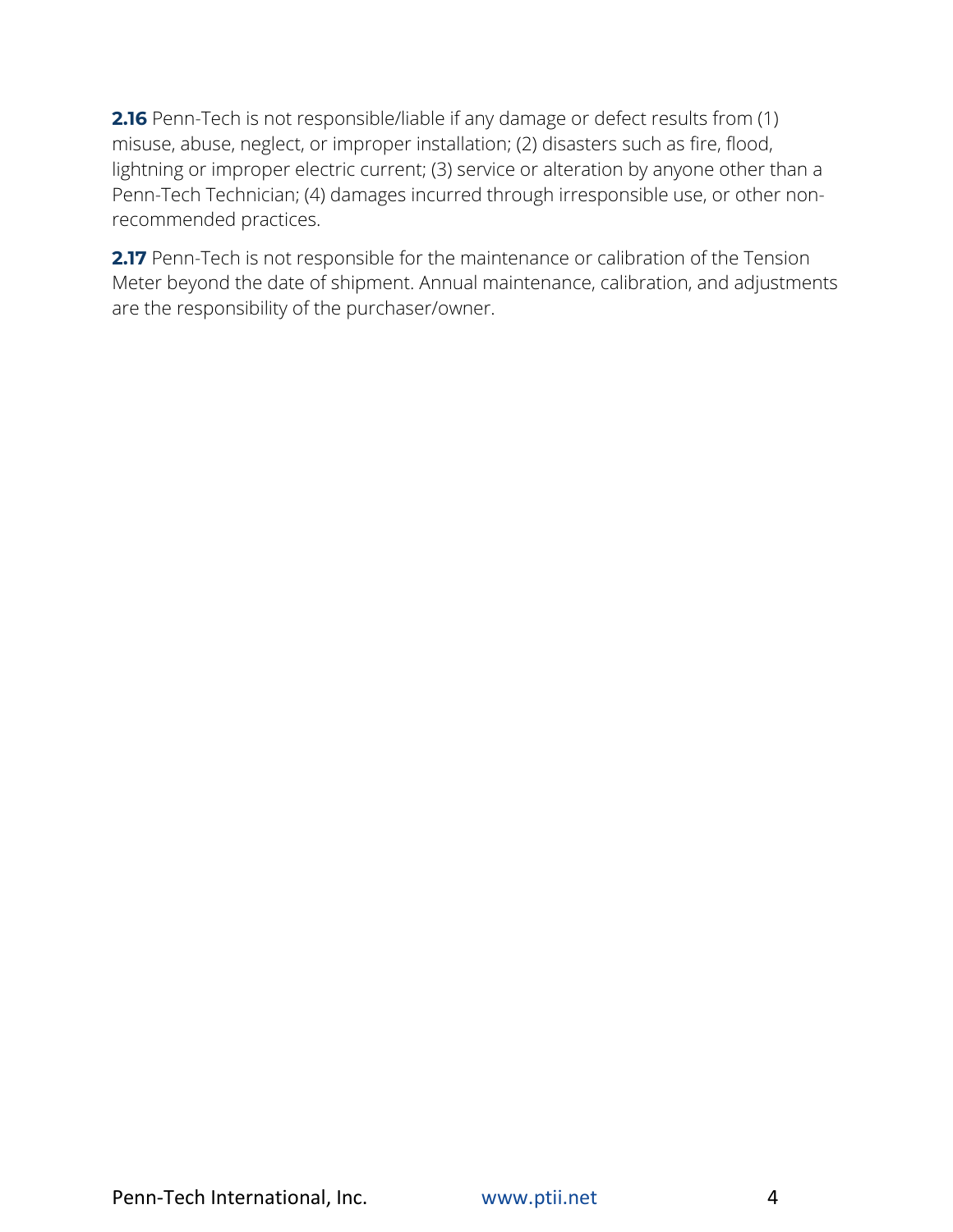# **3.0 UNPACKING**

**3.1** Inspect your Penn-Tech Tension Meter upon arrival. Damage or missing items must be reported immediately to Penn-Tech within 24 hours of arrival.

Contact Penn-Tech for shipper's tracking number to report damage that occurred during shipping. Carefully check the contents to ensure that all accessories and charts are accounted for. Each unit is photographed just before shipping and is available if needed for claims.

**3.1.1** New Tension Meter comes complete with carry case, saddle block(s), field calibration verification tool, cable gauge, calibration charts and calibration certificate.

- TM-700 includes (1) #12 saddle block.
- TM-800 includes (1) #58 saddle block.
- TM-1000 includes (4) saddle blocks: S, M, L, XL.





*Accessories shown in the case may not be included and only show that the case accommodates extra accessories.*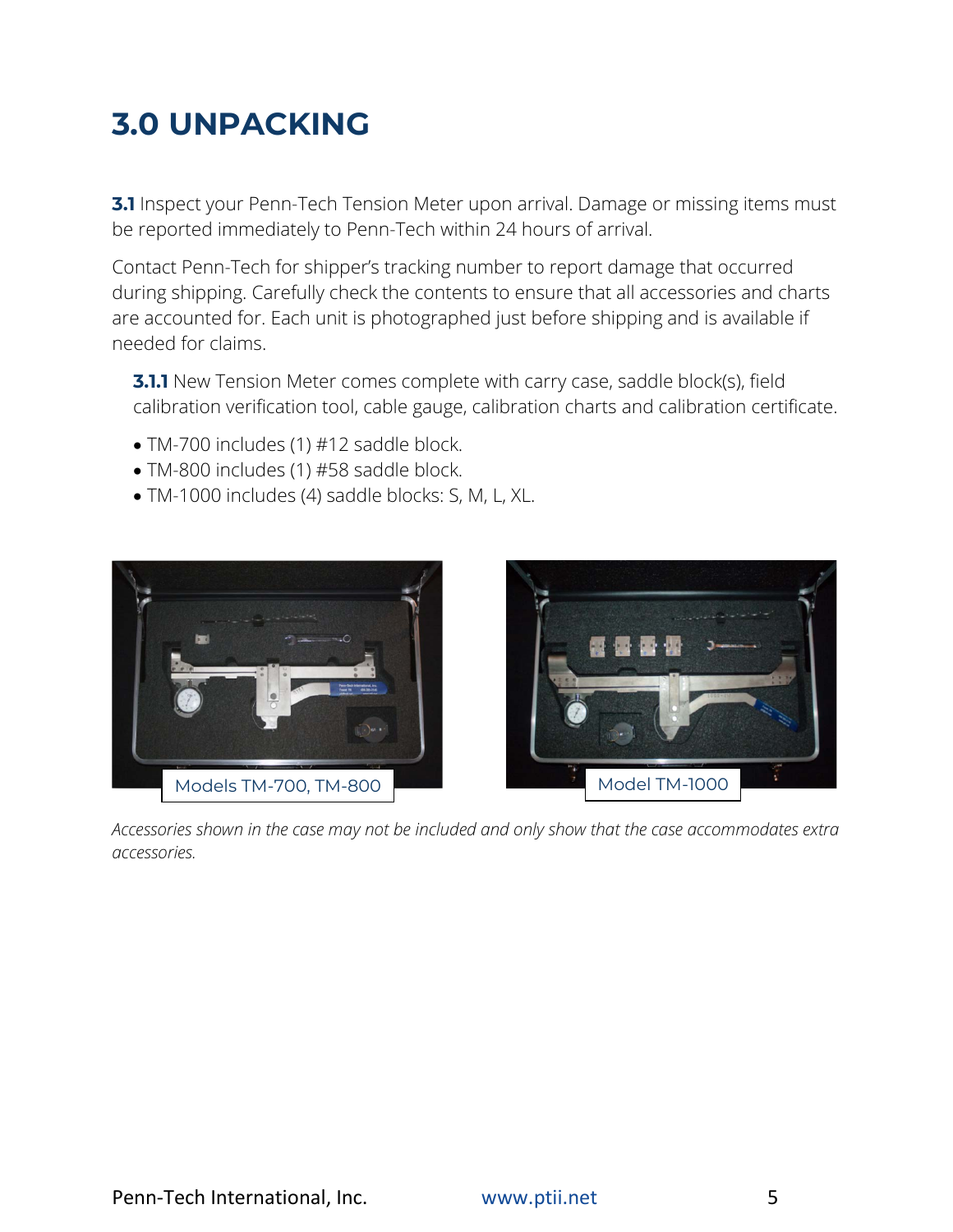### **4.0 DESCRIPTION**



*Tension Meter Parts Diagram*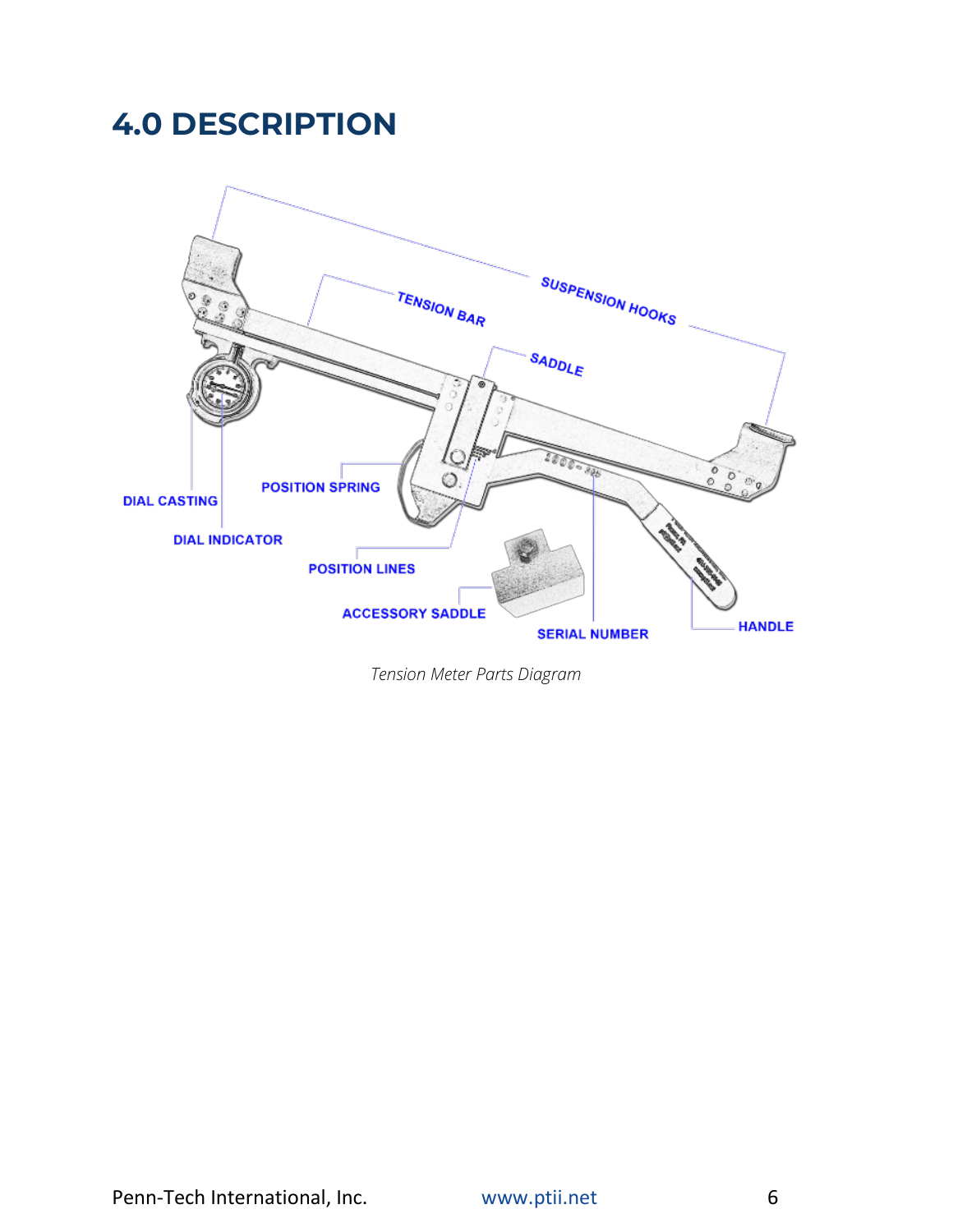# **5.0 SPECIFICATIONS**

### **Display**

Mechanical Dial, NO batteries required.

### **Capacity**

TM-700 100 to 7,000 pounds TM-800 100 to 12,000 pounds TM-1000 100 to 35,000 pounds

### **Wire Types**

High strength (HS), extra high strength (EHS), bridge strand (BS), Alumoweld and more.

### **Number of Wires**

Unlimited (within diameter range of model).

### **Wire Diameter**

TM-700 3/16" – 5/8" TM-800 3/16" – 3/4" TM-1000 3/16" -1-1/8"

### **Accuracy**

 $+/- 1\%$ 

### **Environmental Temperature**

Indoors or Outdoors, 0°F to 150°F

### **Weight**

TM-700: 7.5 pounds with #12 accessory saddle TM-800: 8.5 pounds with #58 accessory saddle TM-1000: 14.5 pounds with accessory saddles

### **Dimension of Models**

TM-700: 18"x6-1/2"x1-2/8" approx. TM-800: 19"x6-7/8"x1-7/8" approx. TM-1000: 26"x8-1/4"x1-5/8" approx.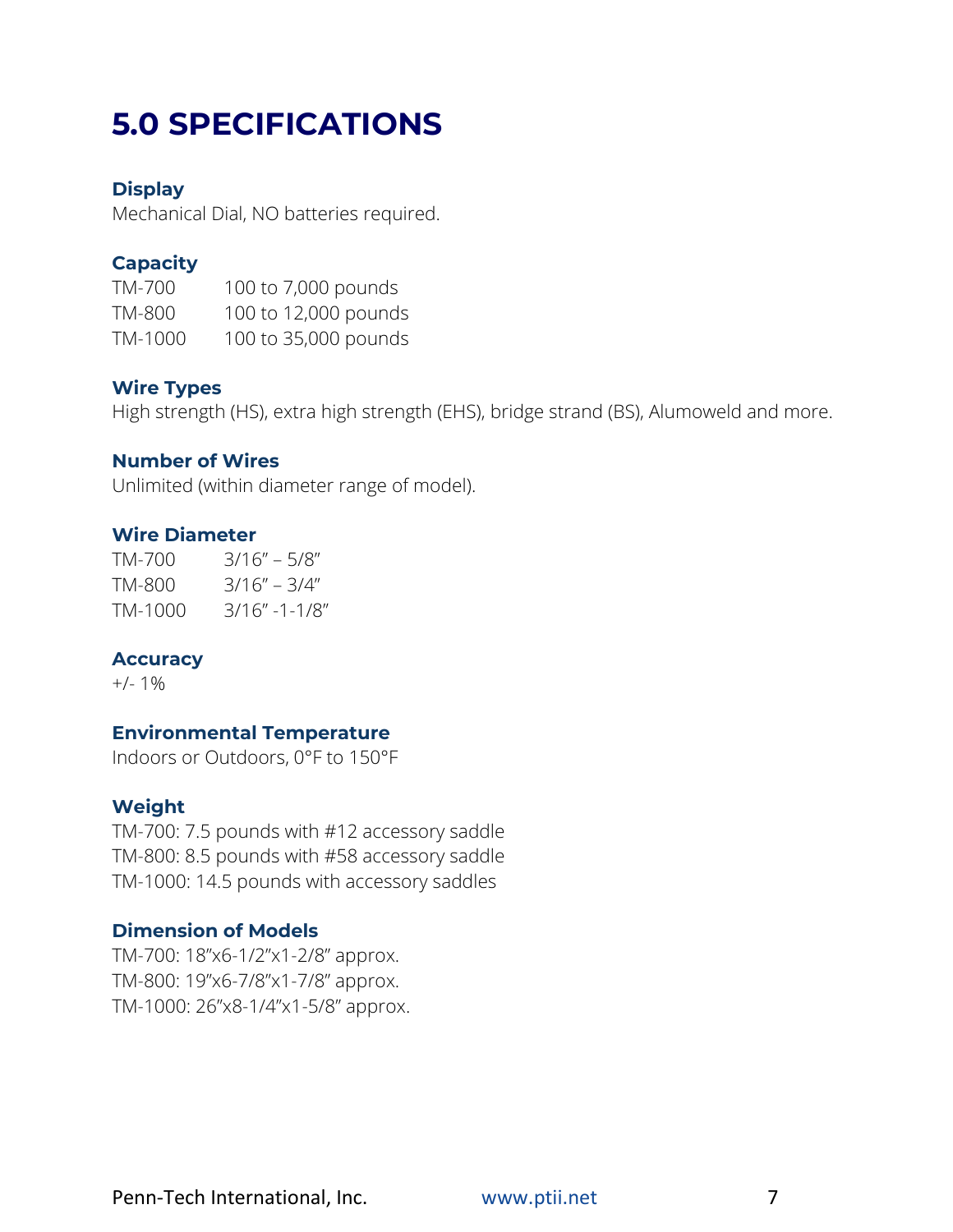# **6.0 FIELD CALIBRATION VERIFICATION**

**6.1** The field calibration verification tool was designed to test your Penn-Tech Tension Meter prior to use in the field and any time the meter has been dropped or impacted in any way.

The tool is used to verify that your dial is properly functioning and readings are accurate compared to the calibrated readings recorded during the last manufacturer calibration.

### Caution: Use of this tool shall be performed as instructed in this manual to ensure proper readings are achieved.

The verification tool is tested in the calibration lab and readings are recorded on your cali-bration certificate. When testing in the field you should have measurements within  $\pm$  2% of the manufacturer's recorded readings.

If this is not achieved the Tension Meter may have to be sent to the manufacturer and repaired or re-calibrated. Before deciding to send in the unit the user should inspect for loose hardware, dirt, mud or any object lodged in the movable parts of the handle and dial areas.

**6.2** The verification tool is simple to use. The tool has two positions for test readings labeled 1 and 2 on each end.

Each of the two ends will provide a dial reading that is to be compared to the calibration readings recorded on the calibration certificate provided with your Tension Meter charts.

**6.2.1** If you are using TPT software, the set-up tab has an area to input your verification readings. After you click the field calibration tab you will have a certificate displaying test 1 and test 2 readings.

The certificate will indicate if the test passed or failed compared to the manufacturer's recorded readings that are programed into your software program during calibration.



**6.2.2** The new field calibration verification tool is machined from 305 stainless steel. Each end has a specific width and is labeled as 1 and 2.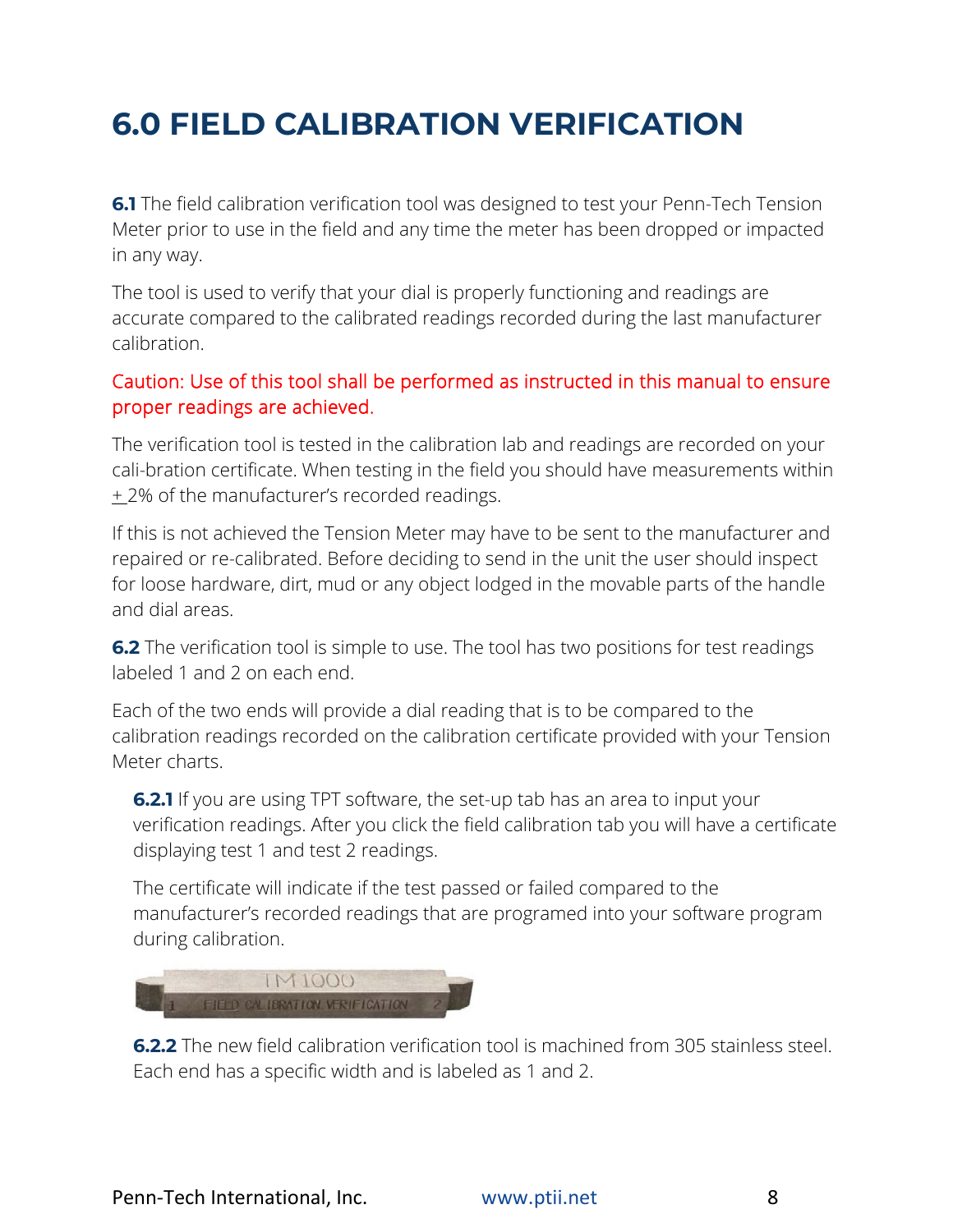The verification readings are determined by inserting each end of the tool between the cut in the Tension Meter body at the dial location end.

### Caution: Each end is pointed and can cause injury if used or stored incorrectly.

**6.2.3** Lay the Tension Meter on a flat surface as shown in the next set of images. The dial indicator will not be pointing at zero when in this position. It will be similar to the dial in the next image.

We suggest using your Tension Meter case as this is what we use in the calibration lab for the calibrated readings provided with your Tension Meter. If an uneven surface is used the readings may not be accurate.

**6.2.4** Insert position 1 while the Tension Meter is laying on a flat surface and record the dial reading. After recording the reading turn the tool 180 degrees and insert position 2. Record the dial reading.



**6.2.5** You will find the field Calibration verification tool readings recorded by the Penn-Tech calibration lab on your calibration certificate provided with your Tension Meter.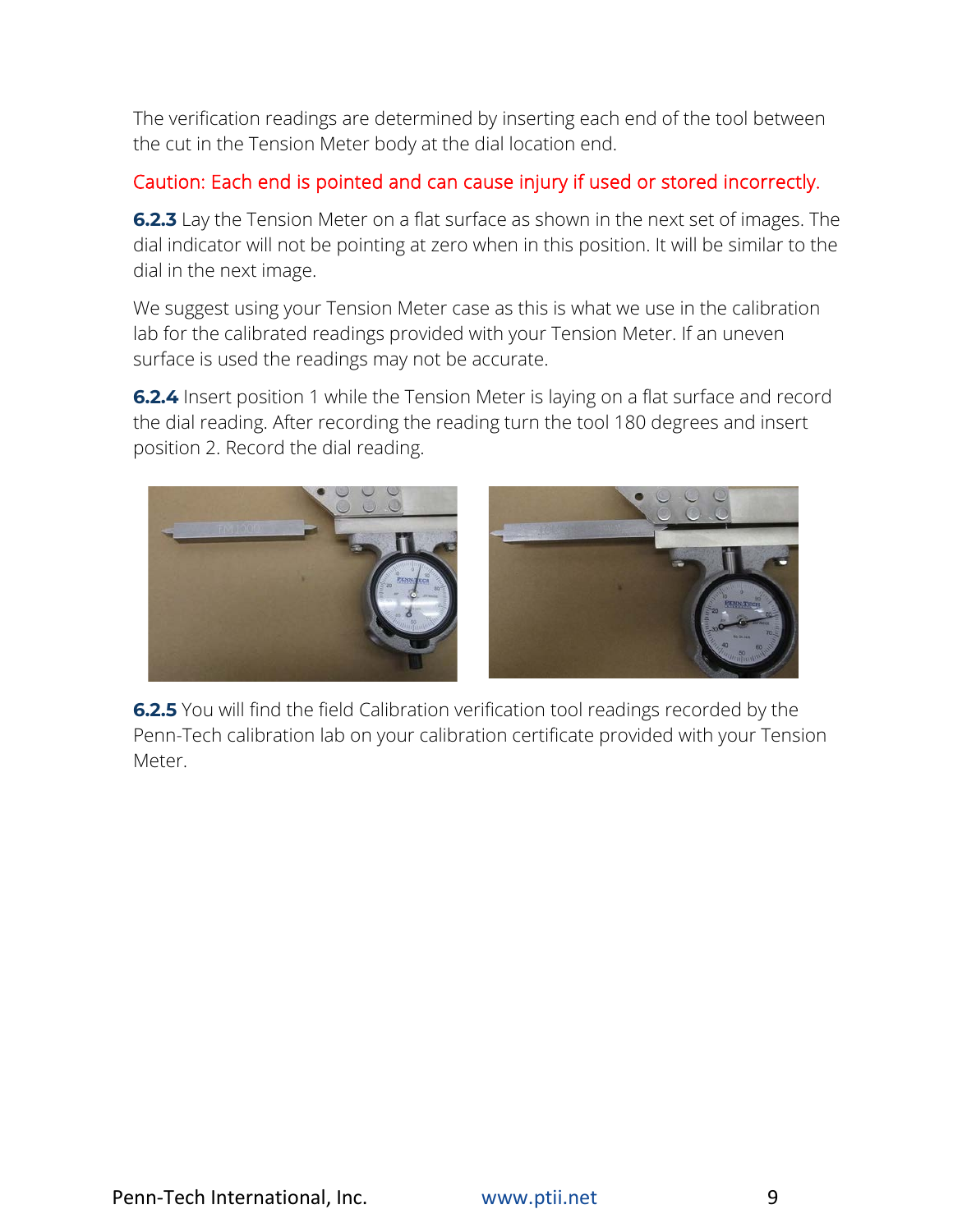# **7.0 OPERATION**

### **7.1 Calibration Charts**

Each Tension Meter comes with calibration charts plotted specifically for use with that unit. The serial number on each chart is the serial number of the unit for which it was calibrated. A PDF copy of the charts is emailed to you and should be saved to your computer.

### **7.2 Accessory Saddle(s)**

The TMB accessory saddle/block is used to measure small cable diameters. It is secured to the built-in saddle with two hex bolts. The accessory saddle must be removed to test larger cable. Always check the calibration chart to determine accessory saddle requirements.

### **7.3 Dial Indicator**

For accurate readings, the dial indicator should point to zero when the Tension Meter is suspended from the cable. To check the dial indicator, hold the Tension Meter by the hooks and tilt it to a 45-degree angle with the dial at the low end. If the dial pin does not "zero out" adjust the dial face by loosening the slotted screw that is recessed in the dial casing.

Turn the dial face until the needle is pointing at "0" and tighten the screw. The dial indicator reads from 0 to 100, most measurements will be within this range and are recorded as the number the needle indicates. On high load measurements the dial needle may pass zero, in this case the measurement is recorded as 100 plus the number indicated by the dial needle.





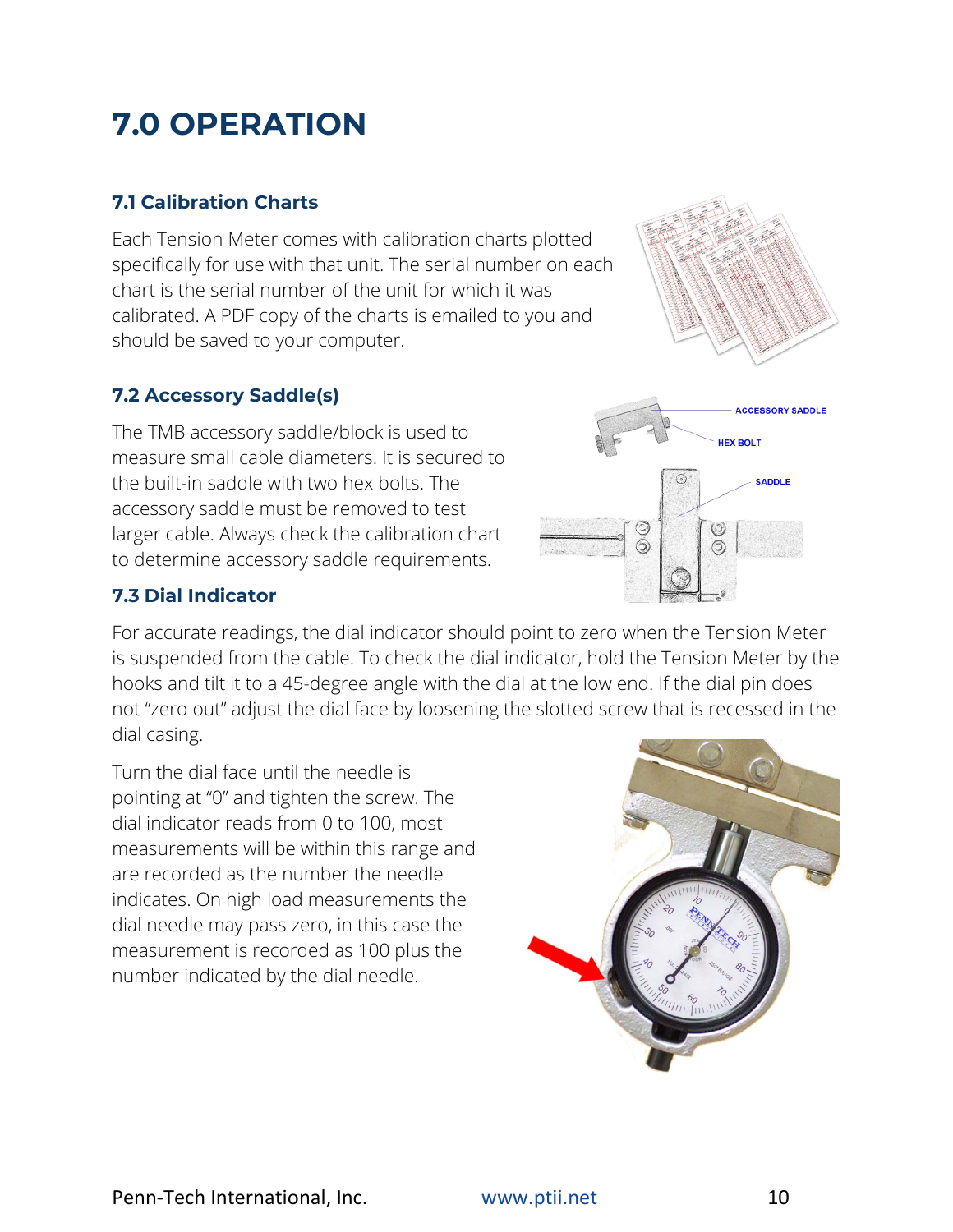### **8.0 BEFORE MEASURING**

Test the Tension Meter with the field calibration verification tool as instructed in section 6. Verify the diameter of the cable/wire you will be testing. Consult the calibration charts for the cable/wire diameter you will be testing to get the following information.

### **8.1 Handle Position**

**8.1.1** Models TM-700 and TM-800: the chart will indicate the correct handle position 1, 2, or 3 to be used for the given size cable/wire.

**8.1.2** Model TM-1000: the chart will indicate the correct handle position 1, 2, 3, or 4 to be used for the given size cable/wire.

### **8.2 Accessory Saddle**

**8.2.1** Models TM-700 and TM-800: a YES beside the handle position number indicates that an accessory saddle must be used.

**8.2.2** Model TM-1000: An X, L, M, or S beside the handle position number indicates what size accessory saddle must be used. Verify that the dial indicator is "zeroed out" (see section 7.3).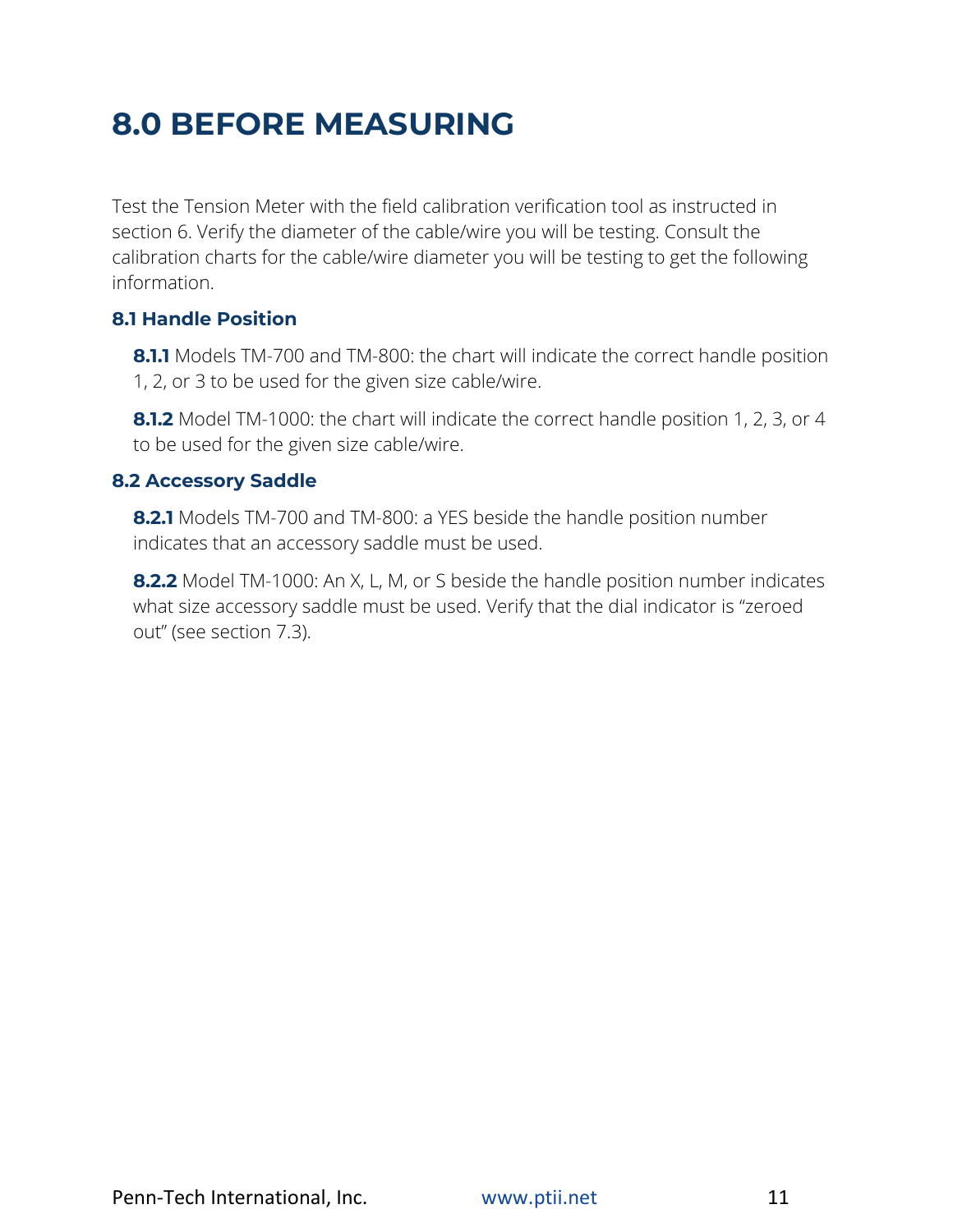### **9.0 TAKING MEASUREMENTS**

Once the above items have been verified you are ready to begin taking measurements.

**9.1** Readings should be taken at least 12 inches above anchorage hardware (preforms, wire clips, etc.).

**9.2** The cable test area must be free from damage caused by cable grips, clamps or severe corrosion.

**9.3** If the chart indicates to use an accessory saddle place the appropriate accessory saddle on the Tension Meter using the two hex bolts and make sure the bolts are snug (see section 7.2).

**9.4** Place the Tension Meter on the cable/wire by the hooks with the dial indicator facing the user.

**9.5** The dial is best placed at the user's eye level so that the dial can be viewed straight on.

**9.6** The dial indicator and handle should be at the low end of the cable/wire.

**9.7** Set the handle to the appropriate position.



**9.8** The dial will register a reading. Record the dial reading and repeat this process at least three times, moving the Tension Meter along the cable/wire approximately six inches or so for each reading. Record the temperature of the cable/wire.

**9.9** You are looking for three consistent numbers. Average the readings and consult the charts to convert the reading to pounds.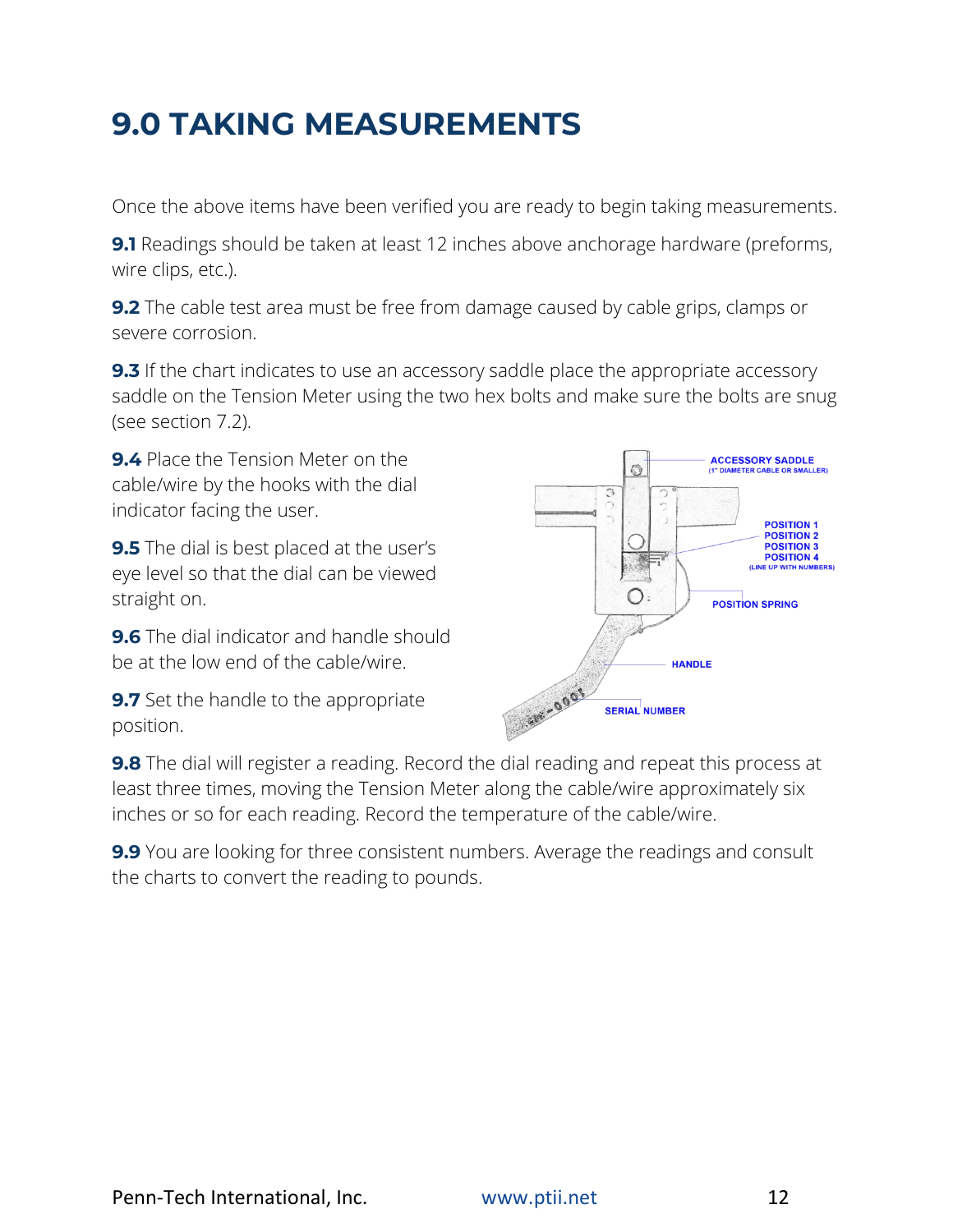### **10.0 MAINTENANCE & TIPS**

**10.1** Annual maintenance and recalibration is recommended to protect your unit from natural wear and tear. This will keep your Penn-Tech Cable Tension Meter performing at its best.

**10.1.1** Keep your Tension Meter dry and clean. If you encounter a sudden rain or snow shower, wipe the unit dry before storing.

**10.1.2** If moisture/condensation is found in dial do not remove dial from Tension Meter. Allow unit to air dry in a warm environment.

**10.1.3** If the foam inside your case gets wet, remove it from the hard case and air dry before returning it to the case.

**10.1.4** When traveling always take unit inside and store in dry warm place when not in use. This also eliminates the possibility of equipment being stolen from work vehicles.

**10.1.5** Do not use penetrating oils to grease your unit; these oils remove grease and jeopardize the unit's integrity. Use lithium grease on the areas specified on the next diagram.

**10.1.6** Keeping your unit clean and dry to ensure your tool is



in top working condition. Be sure to remove any dirt or sand that may get into your carry case.

**10.1.7** If your dial is not operating properly DO NOT, try to fix it. Send it in and our Tech will address the problem. Do not use penetrating oils or grease on the dial. This will cause internal gear damage and the dial will have to be replaced. Tampering with the dial or dial casing will void any warranty that might be in effect.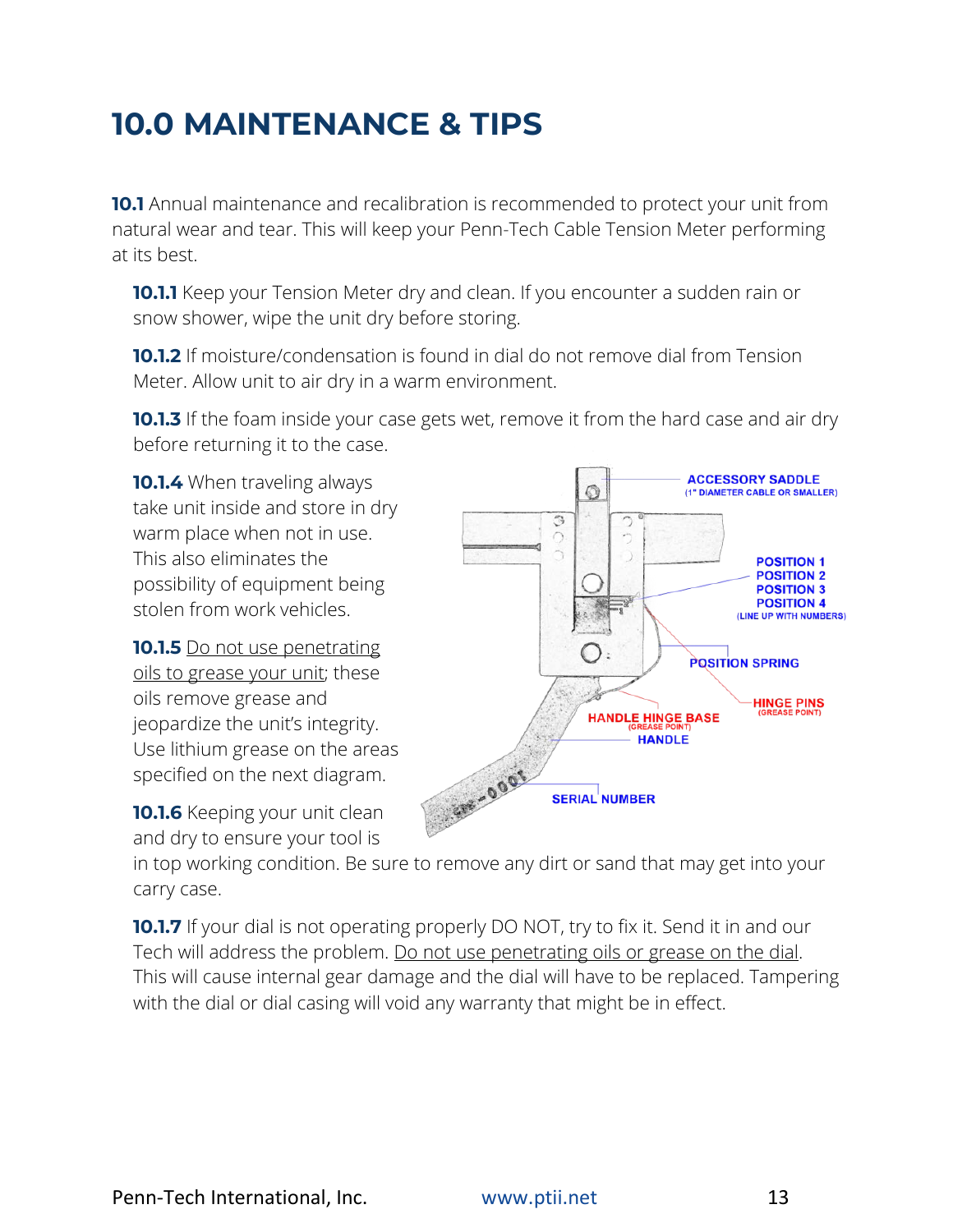## **11.0 SPARE PARTS & ACCESSORIES**

The following parts and accessories are all available from Penn-Tech International, Inc. Please contact us or head to our website to place your order.

### **11.1 Spare Parts**

- Tension Meter Spring
- Saddle Blocks

### **11.2 Accessories**

- Calibration Verification Tool
- PTI Cable Gauge
- Tension Meter Carrying Case

### **Take the calculations out of tension and alignment work.**

Visit our website for more information about our TPT Contractor software:

### **[www.ptii.net/TPT-Contractor](http://www.ptii.net/TPT-Contractor)**

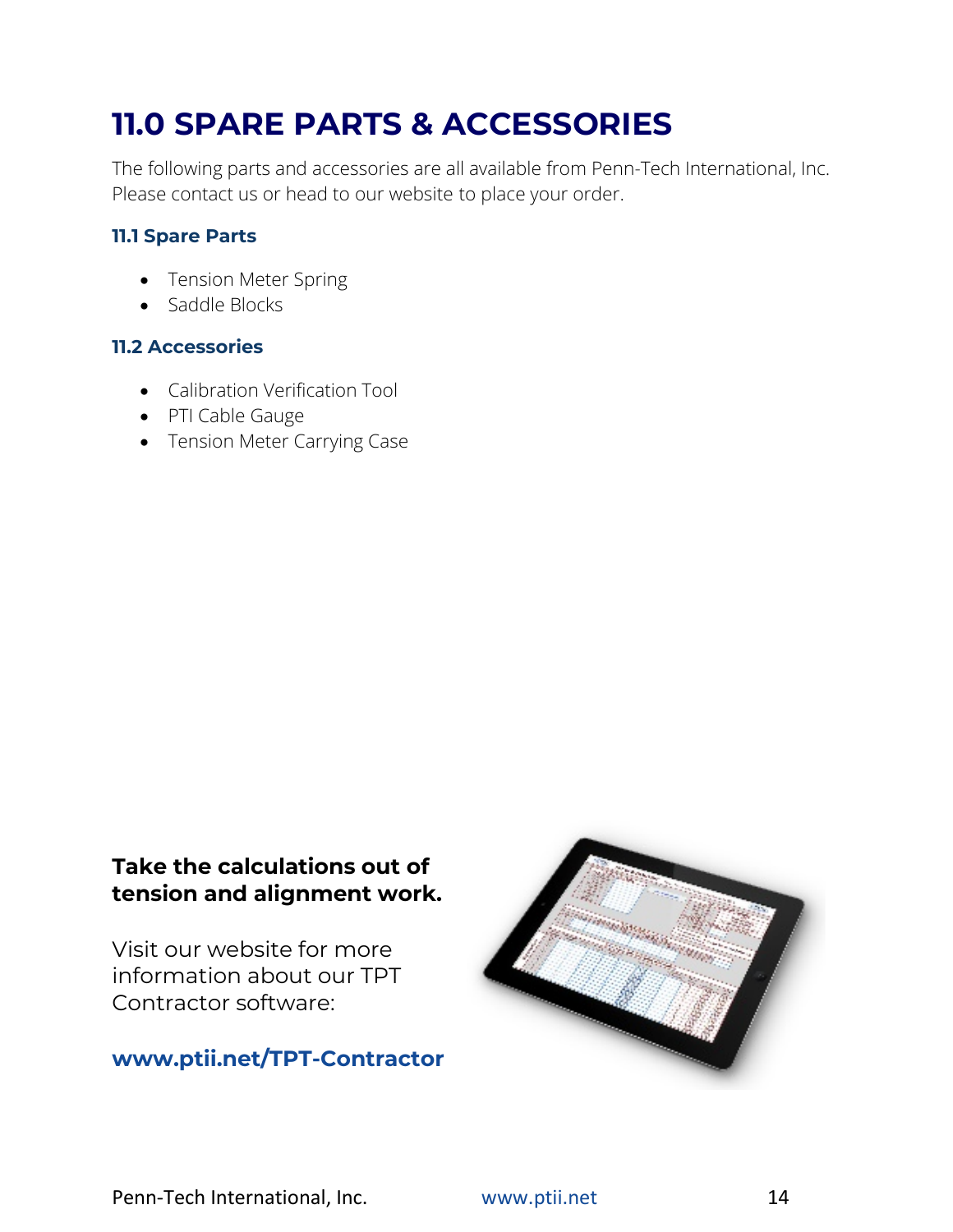# **12.0 LIMITED WARRANTY**

### **12.1 Definitions.**

For purposes of this Warranty, (i) "Buyer" shall mean the individual or entity identified on the applicable purchase order or internet/email order (or, if different, on Seller's quotation, order acknowledgement or confirmation), (ii) "Seller" shall mean the entity identified on Seller's quotation, order acknowledgement, confirmation or internet/email order and (iii) "Equipment" shall mean a product manufactured by Seller pursuant to the applicable purchase order or internet/email order, quotation, order acknowledgement or confirmation.

### **12.2 Limited Warranty.**

Seller warrants for a period of one (1) year from the date of original shipment from Seller's facility, that the equipment will be free from defects in materials or workmanship arising under proper and normal use. This warranty shall apply only to the Tension Meter and shall not apply to any other goods, parts or components.

### **12.3 Inspection**.

If Buyer claims that the equipment is defective in materials or workmanship, Seller shall have the right to examine the equipment and issue shipping instructions for return of the equipment. Buyer shall prepay all transportation charges for such return.

### **12.4 Remedies.**

Seller's sole and exclusive obligation and Buyer's exclusive remedy under this Warranty is Seller's repair or replacement of the defective equipment or a credit for the purchase price of the defective equipment. Seller shall have sole discretion as to which of these remedies Seller will provide. Seller is not liable for any repair or maintenance costs incurred by Buyer, unless Seller authorizes such charges in writing in advance of the commencement of the work. If Seller elects to replace or repair the defective equipment, the replaced or repaired equipment will be warranted for the remainder of the warranty term applicable to the originally shipped equipment, but the warranty shall not be extended beyond its original term.

#### **12.5 Notice and Waiver**.

If Buyer discovers any defect in materials or workmanship in the Product, Buyer must notify Seller of the claimed defect on or before the fifth (5th) day after the date on which Buyer discovers the claimed defect. FAILURE TO GIVE TIMELY NOTICE OF A CLAIM UNDER THIS WARRANTY SHALL RESULT IN BUYER'S WAIVER OF SUCH CLAIM.

### **12.6 Transfer of Ownership.**

This warranty is not transferable.